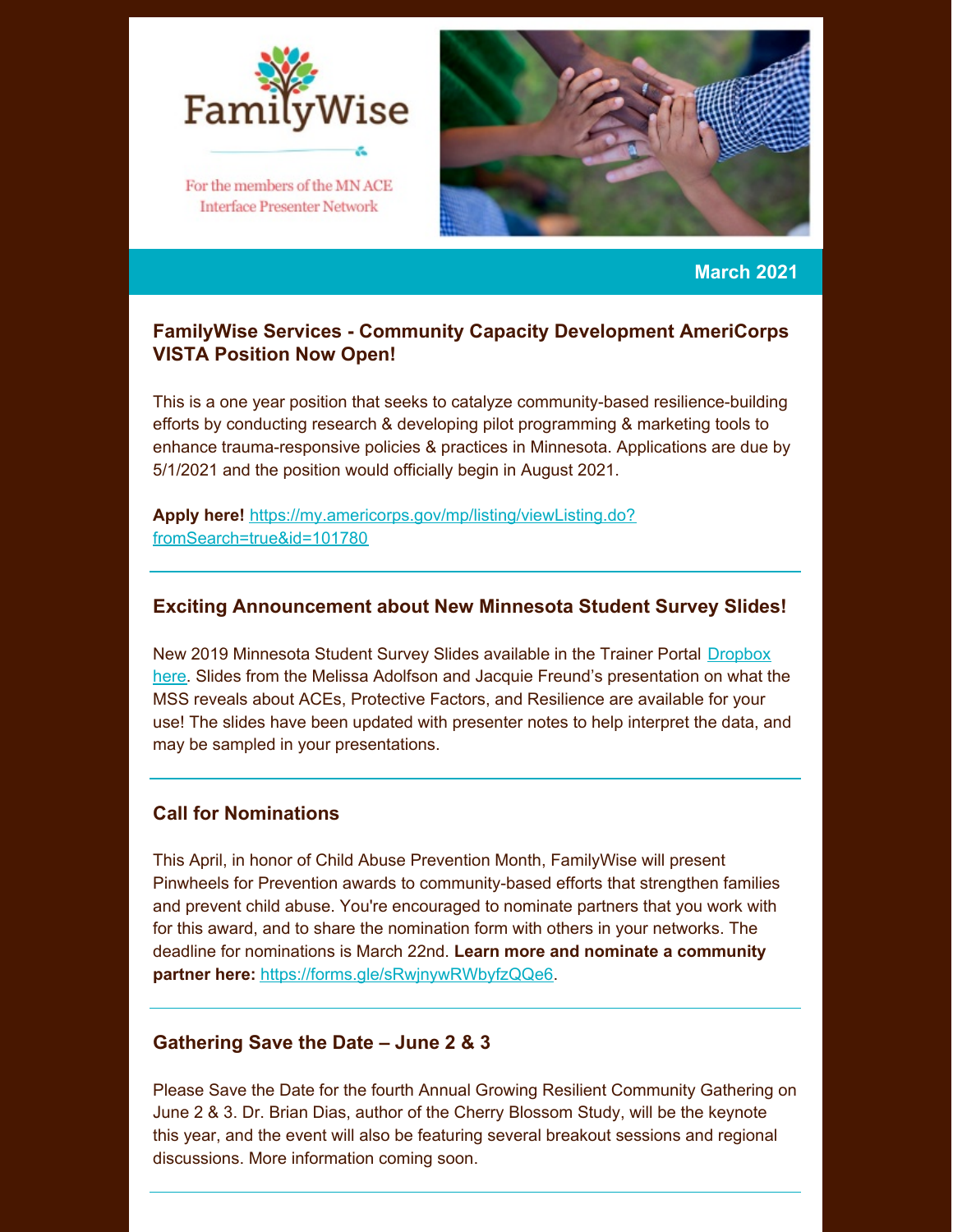# **ACE Interface Initiative – Brief, Report & Recording**

What kind of "ripples" has the ACE Interface Initiative made across the state? In summer 2020, graduate intern Anika Reinsch conducted an evaluation to find out the intermediate and long-term impacts of ACE Interface in Minnesota. Interviewing 19 deeply-involved individuals, she uncovered significant interpersonal, organizational, and systemic impacts on communities!

Read the full [report](https://www.pcamn.org/wp-content/uploads/2021/03/Full-Report-Evaluation-of-ACE-Initiative-2020-FINAL.pdf) **[Summary](https://www.pcamn.org/wp-content/uploads/2021/03/Executive-Summary-Evaluation-of-ACE-Initiative-2020.pdf) Brief** Watch Anika present her [findings](https://zoom.us/rec/share/oZXRUmC87OwRZysTIqj8NVJkKlEUVkCoQ82UWIY_VWWsLb16J5No69XyJjRAvQ4.CsxFTPdcZ8aJrTQS)

#### **How do I access the Trainer Portal?**

The ACE Interface Trainer Portal can be accessed at this link: <https://www.pcamn.org/ace-interface-training-program/trainer-corner-portal/> (Password **MCCCTICTAC**)

## **Do you plan to offer the ACE Interface presentation virtually? If so, you must opt in.**

In November 2020 we announced that the Minnesota ACE Interface presenter network is temporarily eligible to present the ACE Interface curriculum virtually. To offer virtual NEAR Science/ACE Interface presentations, we ask you to commit to the Virtual ACE Interface Presentation Expectations and OPT-IN at this link: **Virtual Presenter Agreement**. Please note that if you offer virtual [presentations](http://r20.rs6.net/tn.jsp?f=001W5VpVftagovm7n2lugmv2mjzBQBvxI8T28NQmdyjxnFawo85725LrP6KdZti9ynJN9j9JQWL4tuO9MSbNdvm26O7FZJKwYkEiP5d08w4r7U9GhEhw9U00zRmSb4GIGiD_zBPq9haGnhPnvBjgy5VJClQQq7sxtGjPNH8G1pMvVG3k7yMmRRIDQ==&c=fFcYMIE3P7pBL4Wr4rgTVZ3wIxrxWQEhP-7TILwD5jq03rJowjUGmw==&ch=MkZXPrNyLjb9u7j0-I-8TlGGn4V3Ra8v5C8YvVkgxFz2DTe608GOJw==) without following the expectations, your permission to use the ACE Interface slides may be revoked. So far, 80 individuals have opted in to be Virtual Presenters!

## **April Community Coaching Workshop**

April 21, 2021 | noon - 1:30 PM |**[Registration](https://zoom.us/meeting/register/tJ0lcumsqjwrHNUMRyMWhby9olQ4Y-R9JfzB) Link**

*"Culture eats strategy for breakfast." – Peter Drucker*

In this webinar we will explore ways we might apply coaching skills to nurture the development of healing habits in the cultures of our communities. What are the automatic habits in our communities that get in the way of healing? What might we practice to make the cultures of our communities healing centered? What coaching skills will support this work? Come prepared to share your ideas and practice together.

[Click](https://www.pcamn.org/presenter-network-upcoming-trainings-and-events/) here to learn about more upcoming trainings and events related to NEAR science that are being offered by our presenter network and partners.

*MCCC merged with FamilyWise Services in July 2020. FamilyWise Services is now the license holder of the ACE Interface Curriculum. If you have any questions about the merger, please contact your regional [FamilyWise](https://www.pcamn.org/wp-content/uploads/2020/05/2020-Regional-Reservations-Map-070520.pdf) Services staff person.*